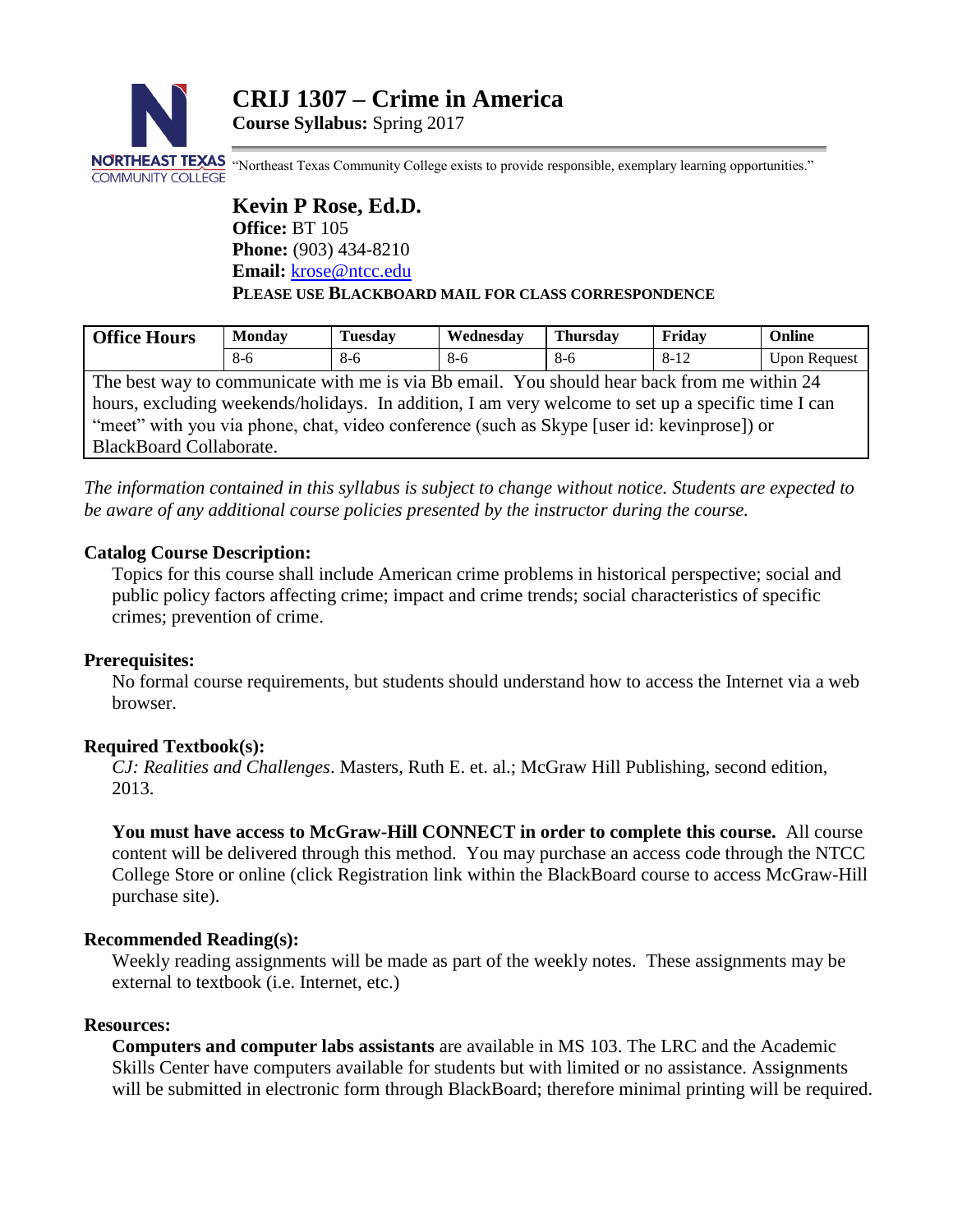**Your instructor** can be your greatest resource. Your instructor is here to assist you in learning the material and helping you earn the grade you with to earn in the course. This is a commitment by your instructor. Please utilize this resource by contacting him with any matter you feel he can assist you with, both within this class or your college success in general. It is your responsibility to learn the material, but this can often be best accomplished by initiating contact with the instructor on topics you need clarification or further assistance. Please do this!

# **Student Learning Outcomes:**

## Course Level

- Describe the history and philosophy of the American criminal justice system.
- Explain the nature and extent of crime in America.
- Analyze the impact and consequences of crime.
- Evaluate the development, concepts, and functions of law in the criminal justice system.
- Describe the structure of contemporary federal, state, and local justice agencies and processes

## During this course the student will be able to (Reference from textbook):

- I. Chapter 2
	- A. Identify types of crime
	- B. Explain current professional efforts to measure crime
	- C. Differentiate between crimes against persons and crimes against property
- II. Chapter 4
	- A. Understand purpose and function of law
	- B. Identify key events and issues regarding the history of criminal laws
	- C. Report the key differences between criminal and civil law
- III. Chapter 6
	- A. Understand the roles of policing in America
	- B. Identify current police strategies
- IV. Chapter 8
	- A. Explain the structure of courts and their jurisdiction
	- B. Identify and explain the role of each courtroom participant
- V. Chapter 10
	- A. Understand the context for sentencing in our courts today
	- B. Identify the goals and models of sentencing in America
	- C. Establish and support a position on capital punishment
- VI. Chapter 12
	- A. Understand the difference between prisons and jails
	- B. Identify types of prisons
	- C. Report accurately on the subcultures found in prisons
	- D. Understand the efforts of rehabilitation and treatment
- VII. Chapter 15 Juvenile Justice
	- A. Identify key issues regarding the history of U.S. juvenile justice
	- B. Explain the steps thru the juvenile justice system

## **Exemplary Educational Objectives:**

N/A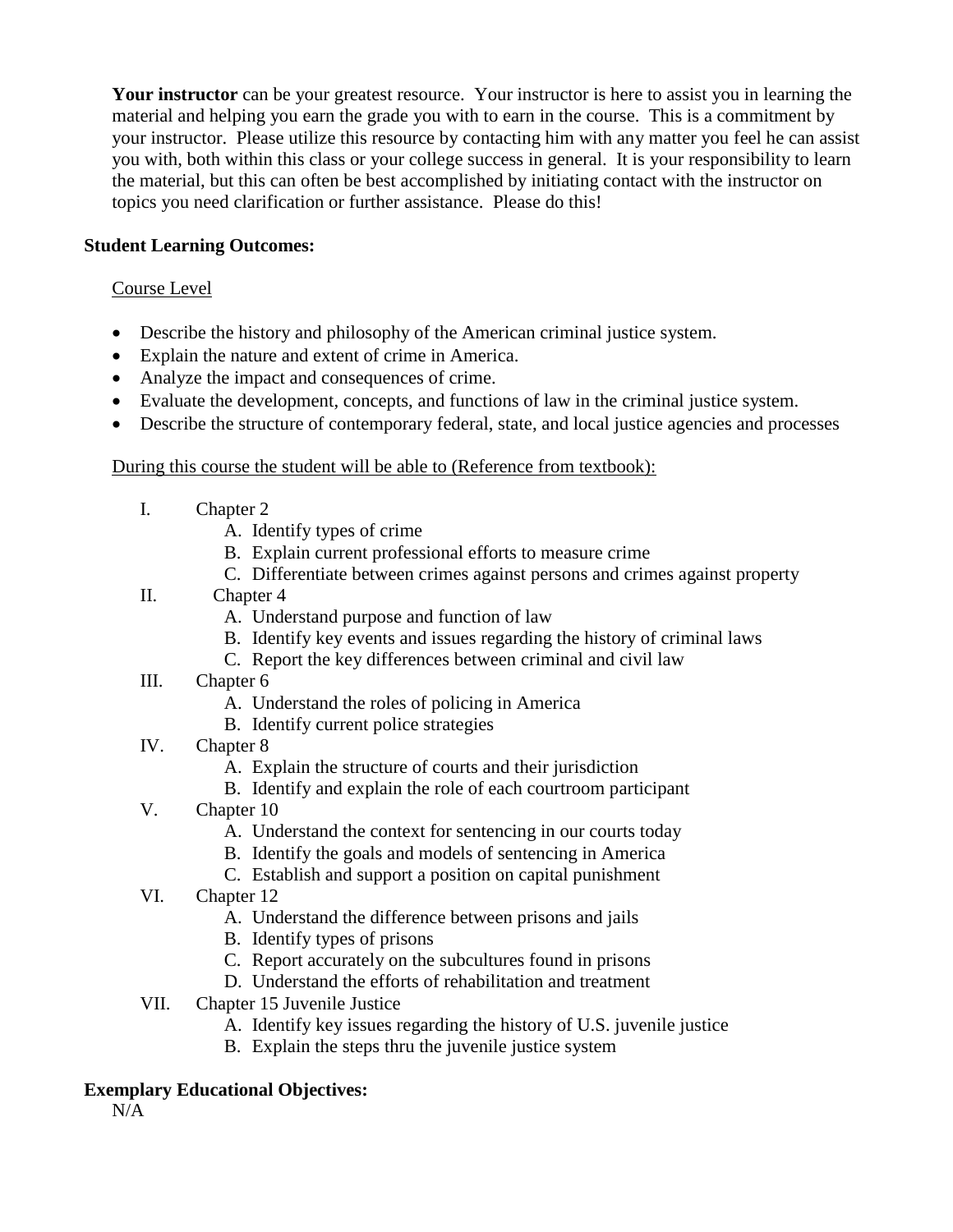# **SCANS Skills:**

N/A

## **Lectures & Discussions:**

| <b>Due</b><br>Date |                                                           | <b>Topic</b>                                                          | <b>Text Ref.</b>  |
|--------------------|-----------------------------------------------------------|-----------------------------------------------------------------------|-------------------|
| <b>Jan 23</b>      | Week 1 (Jan 17-23)                                        | Introduction to course                                                | <b>BlackBoard</b> |
| <b>Jan 30</b>      | Week 2 (Jan 23-Jan 30)                                    | Chapter $2 - Types$ of Crime                                          | Pg. 26-67         |
| Feb 6              | Week 3 (Jan 30-Feb 6)                                     | Video 1: Understanding Violence                                       |                   |
| Feb 13             | Week 4 (Feb 6-13)                                         | Chapter 4 - Criminal Law and Defenses                                 | Pg. 102-131       |
| Feb 20             | Week 5 (Feb 13-20)                                        | Video 2: Todd Greenberg Case                                          |                   |
| Feb 27             | Week 6 (Feb 20-27)                                        | Chapter 6 - Policing Operations                                       | Pg. 168-201       |
| Mar <sub>6</sub>   | Week 7 (Feb 27-Mar 6)                                     | Video 3: Forensic Science in Action: From<br>Crime Scene to Courtroom |                   |
| <b>Mar 13</b>      | Week 8 (Mar 6-13)                                         | Chapter $8$ – The Courts                                              | Pg. 233-261       |
|                    | Mar 13-20                                                 | <b>SPRING BREAK</b>                                                   |                   |
| Mar 27             | Week 9 (Mar 20-27)                                        | Mid-Term (Chapters 2, 4, 6, 8)                                        | <b>BlackBoard</b> |
| Apr 3              | Week 10 (Mar 27-Apr 3)                                    | Video 4: Due Process - Let's Make a Deal:<br>The Plea Bargain         |                   |
| Apr 10             | Week 11 (Apr 3-10)                                        | Chapter 10 - Sentencing                                               | Pg. 288-313       |
| Apr 17             | Week 12 (Apr 10-17)                                       | Video 5: Kids Behind Bars                                             |                   |
| Apr 24             | Week 13 (Apr 17-24)                                       | Chapter 12 - Jails and Prisons                                        | Pg. 346-385       |
| May 1              | Week 14 (Apr 24-May 1)                                    | Video 6: Let the Doors Be Made of Iron:<br>19th-Century Prison Reform |                   |
| May 8              | Week 15 (May 1-May 8)                                     | Chapter 15 - Juvenile Justice                                         |                   |
| <b>May 11</b>      | Week 16 (May 8-May 11)<br><b>Note: May 11 is Thursday</b> | Final Exam (Due on Thursday), Chpt 10,12,15                           | <b>BlackBoard</b> |

# **Evaluation/Grading Policy:**

Grades of A, B, C, D, and F will be determined by the student's achievement of a total number of possible points based on the below listed categories.

| <b>Assignments</b>                          | Quantity | Pts. Per | <b>Total Pts.</b> |
|---------------------------------------------|----------|----------|-------------------|
|                                             |          | Assign.  | <b>Possible</b>   |
| Weekly discussion questions (BB discussion) |          | 40       | 200               |
|                                             |          |          |                   |
| Homework assignments                        |          |          | 500               |
| Syllabus Quiz                               |          | 20       | 20                |
| <b>Reading Worksheets</b>                   |          | 60       | 420               |
| Video Assignments                           | 6        | 10       | 60                |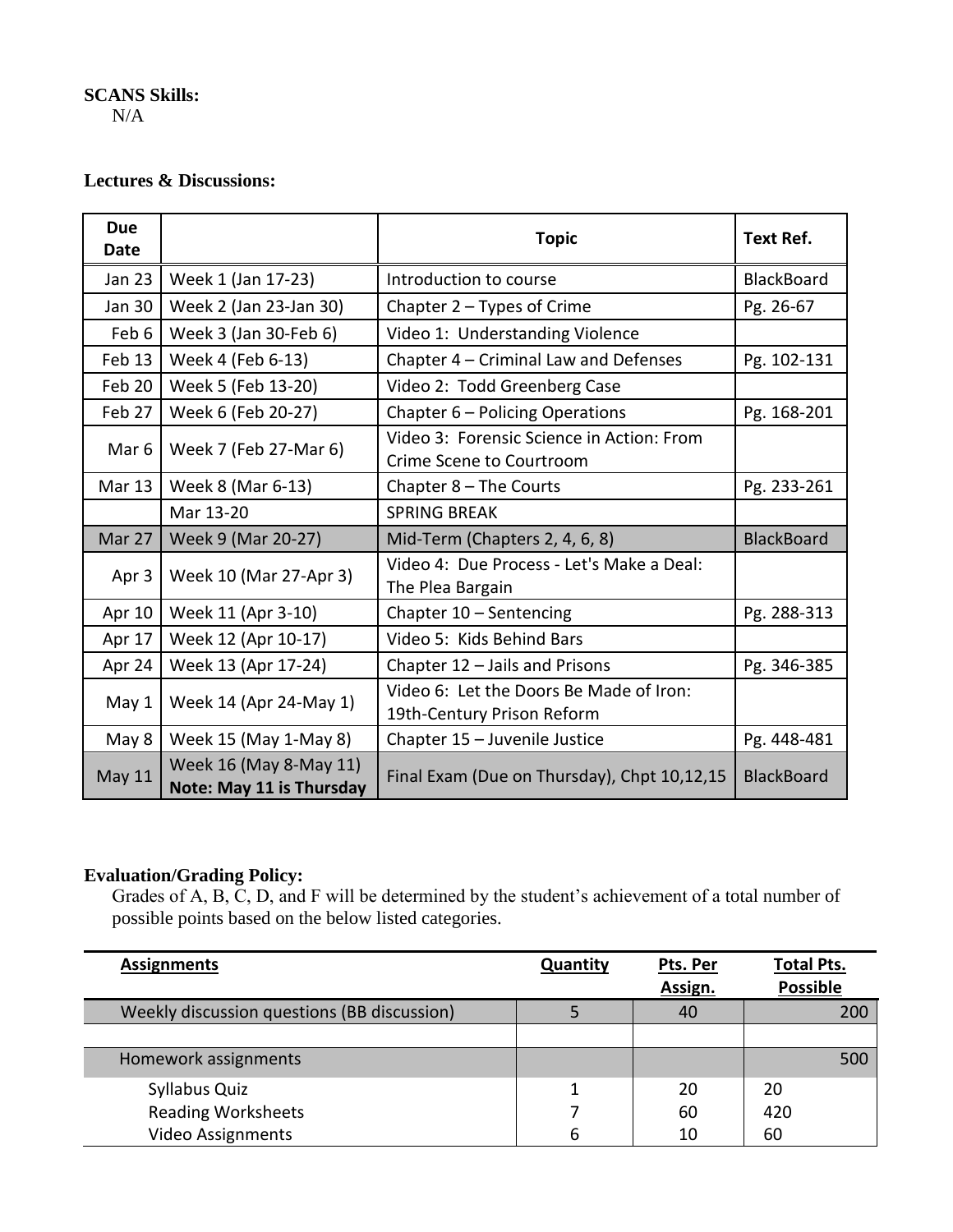| Mid-Term Exam | 150 |      |
|---------------|-----|------|
| Final exam    | 150 | 150  |
|               |     |      |
| Total         |     | 1000 |

The letter grade is based on the following Grading Scale:

| <b>Total Pts.</b> | Ltr.  |
|-------------------|-------|
| Earned            | Grade |
| 900-1000          | А     |
| 800-899           | B     |
| 700-799           | C     |
| 600-699           | D     |
| Below 600         | г     |

## **Tests/Exams:**

#### **Mid-Term Exam: March 20-27, 2016 (Monday – Monday) Final Exam: May 8-11, 2016 (Monday – Thursday)**

This course consists of two exams, a mid-term, and a final. The mid-term will consist of information from the start of the semester, up to the time of the exam. The final will contain information from the mid-term forward. You will be given one week to take each exam. **If you have a conflict with the exam dates**, you must contact the instructor prior to the exam week to attempt to resolve the conflict in a mutually agreeable manner.

## **\*\*IMPORTANT\*\***

The exams will be offered through the BlackBoard system, and **must be taken in a proctored environment** (i.e. the proctor will have a password to let you into the exam). If you are a student who is local to one of the Northeast Texas Community College campuses, the exams may be taken at the NTCC Testing Center (located in the Business Technology-BT Building on the main campus). **If you are not local to the NTCC main campus**, please contact your instructor to make arrangements to have the exam proctored at a site near you.

The exams may consist of a variety of question types, including, but not limited to multiple-choice, fill-in-the-blank, matching, and essay. The exams will be graded, and your grade will be posted to the BlackBoard grade book after the exam period has ended.

**NTCC Testing Center (Business Technology Building; Room 101)** 903-434-8273 -or- 903-434-8217

**Testing Center Hours** Monday - Thursday: 8:00 a.m. to 6:00 p.m.\* Friday: 8:00 a.m. to 12:00 noon Closed on Saturdays & Sundays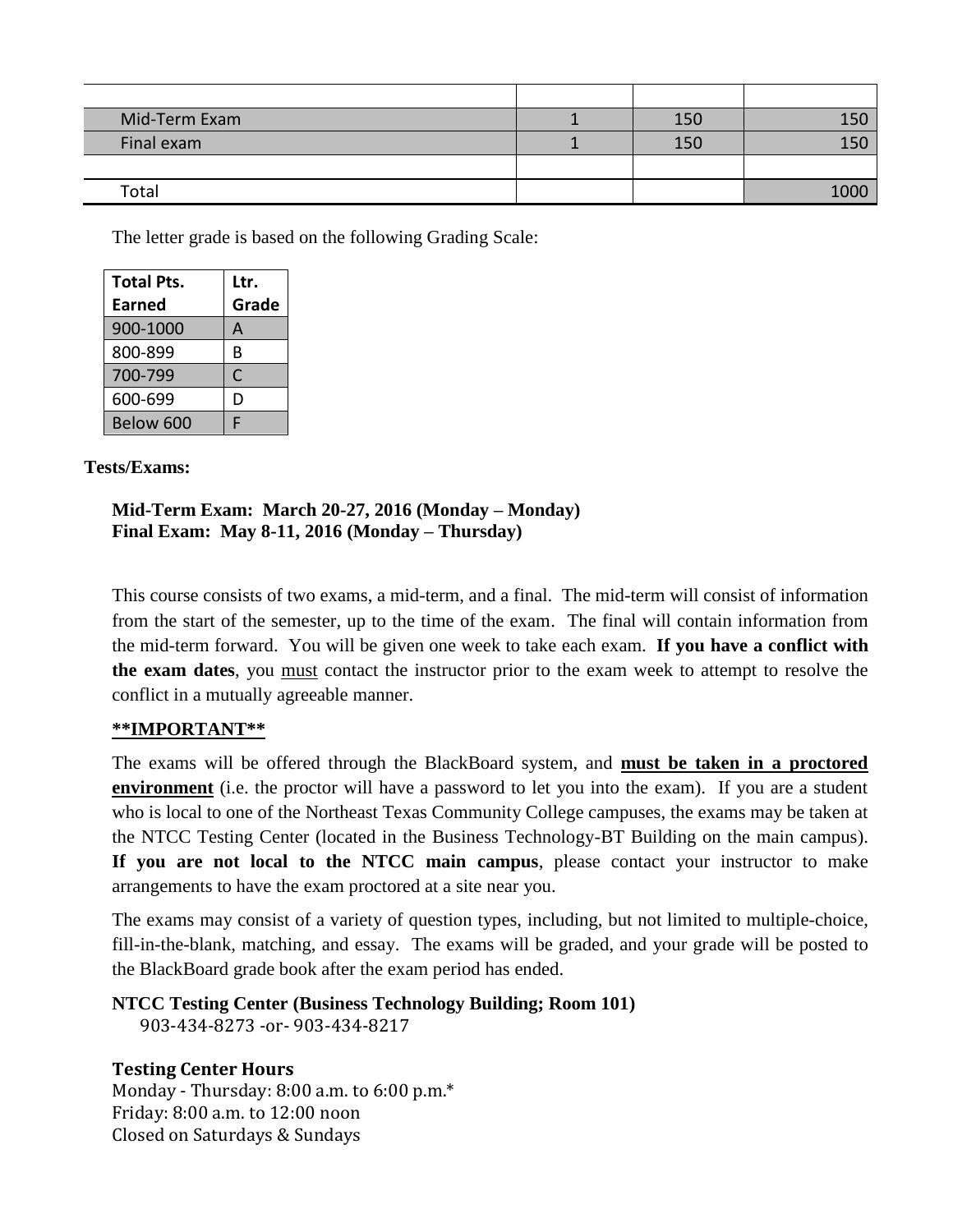#### **Assignments:**

## HOMEWORK ASSIGNMENTS:

# **Each assignment deadline and its deliverables will be presented at the time the assignment is made.**

The instructor reserves the right to modify the topics to be covered in order to best prepare the student with the above stated learning outcomes. All assignments will be made and collected through BlackBoard.

The instructor will deliver the course in a manner consistent with life-long learning and rapid information acquisition requirements necessary to be successful in today's marketplace. As in today's business climate, the student must constantly stay aware of the environment. **In simple terms** -- What this means is stay "plugged" into the course. *The student should log into BlackBoard (or stay aware of other content delivery methods -- which will be discussed throughout the semester) on a very regular basis.*

# BLACKBOARD DISCUSSION POSTING:

One topic per week will be posted by the instructor on the BlackBoard discussion board. The instructor will post discussion prompts on Monday. Postings will be graded for content. Therefore, please make sure you add to the discussion content, not simply agree/disagree with a 'yes, I agree' and hit Submit, but state you agree, and explain why you agree. **The student must post an initial "core" posting. The student must then post a follow up response to two other students**. Therefore all discussions will consist of one week of discussions with each student posting AT LEAST one primary posting **and** two response postings for **a total AT LEAST three postings per week**.

#### **Student Responsibilities/Expectations:**

*Online Access*: Students must login to the class during the first week of the semester and post to the discussion board through BlackBoard (see first assignment). Submission of assigned work will count as communication.

*Class Attendance*: Participation on the class website will constitute "attendance." Withdrawal requests MUST BE initiated by the student. The last day for a student to drop a course with a grade of "W" is **Thursday, April 13, 2016.** Requests for withdrawal become official and effective the date they are received in the records office. Students who stop coming to class (that is, stop participating on the class website) but fail to drop the course will *earn* an "F" for the course.

*Late Work*: To be considered "on time," **all work must be submitted the day it is due**. This means before midnight. Assignments can be submitted for a 10% deduction for one week following the assignment due date. If there are extenuating circumstances, please contact your instructor.

**No late discussion postings will be accepted.** Homework assignments can always be submitted early. Please recognize part of Internet technology is the age old adage of "not if the technology is